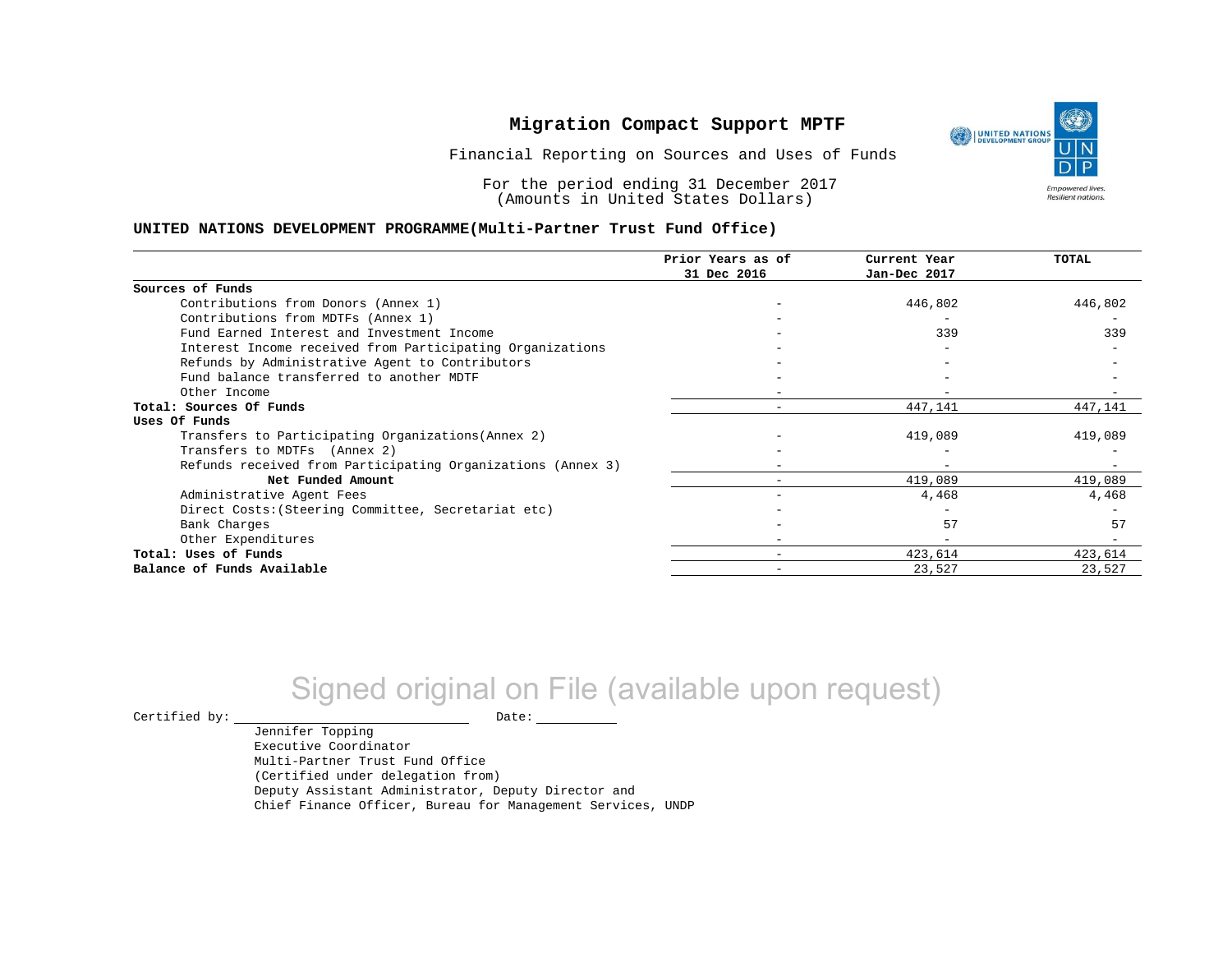

Financial Reporting on Sources and Uses of Funds

For the period ending 31 December 2017 (Amounts in United States Dollars)

#### **UNITED NATIONS DEVELOPMENT PROGRAMME(Multi-Partner Trust Fund Office)**

**Annex - 1: Contributions**

|                               | Prior Years as of | Current Year | TOTAL   |
|-------------------------------|-------------------|--------------|---------|
|                               | 31 Dec 2016       | Jan-Dec 2017 |         |
| From Contributors             |                   |              |         |
| Austrian Development Agency   |                   | 23,764       | 23,764  |
| GOVERNMENT OF AUSTRALIA       |                   | 37,580       | 37,580  |
| GOVERNMENT OF CYPRUS          | -                 | 5,950        | 5,950   |
| GOVERNMENT OF IRELAND         |                   | 20,700       | 20,700  |
| GOVERNMENT OF NORWAY          |                   | 257,748      | 257,748 |
| GOVERNMENT OF SLOVAK REPUBLIC |                   | 17,474       | 17,474  |
| GOVERNMENT OF SWITZERLAND     |                   | 83,586       | 83,586  |
| Total: Contributions          |                   | 446,802      | 446,802 |

# Signed original on File (available upon request)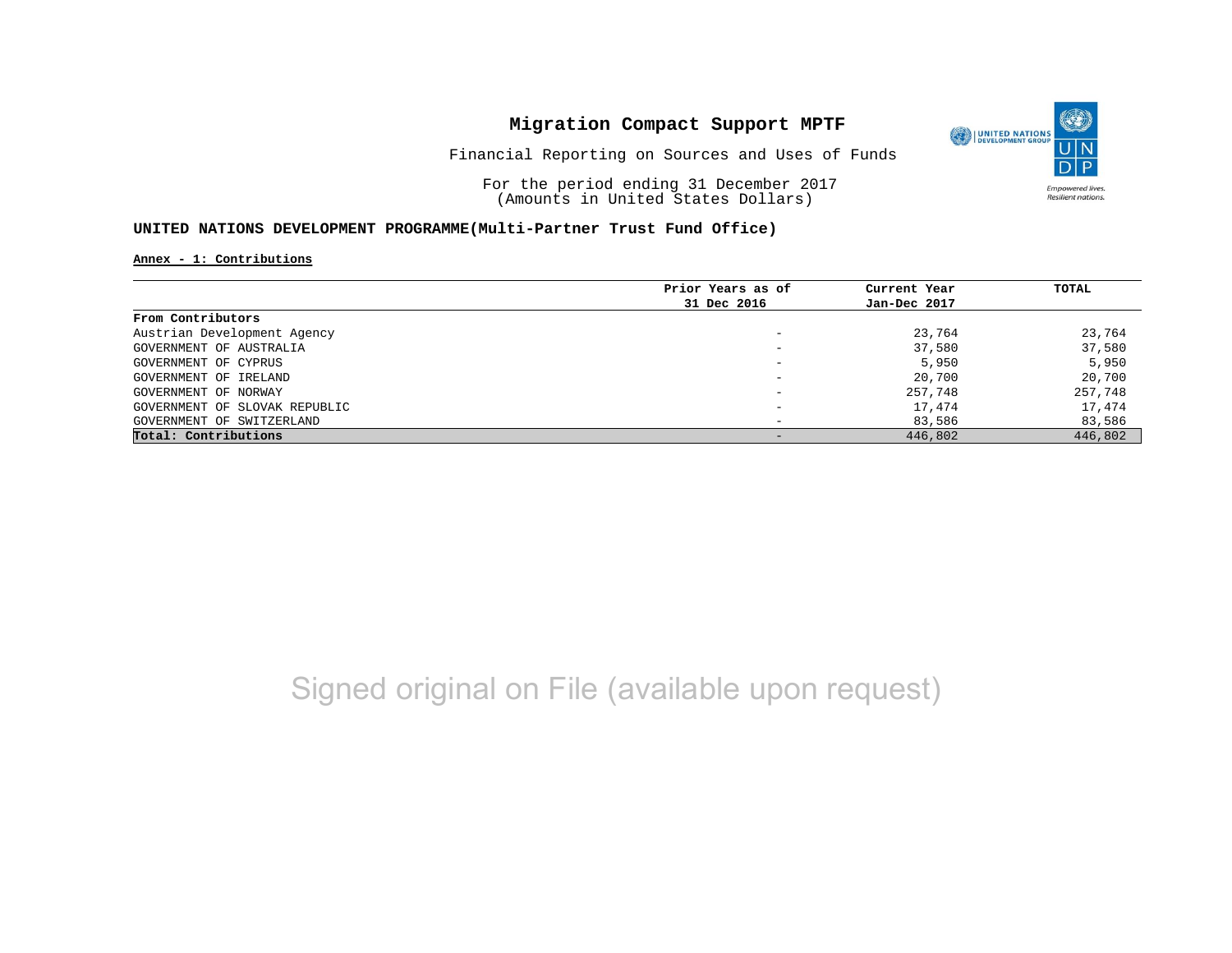

Financial Reporting on Sources and Uses of Funds

For the period ending 31 December 2017 (Amounts in United States Dollars)

#### **UNITED NATIONS DEVELOPMENT PROGRAMME(Multi-Partner Trust Fund Office)**

**Annex - 2: Transfers**

|                                | Prior Years as of            | Current Year | TOTAL   |
|--------------------------------|------------------------------|--------------|---------|
|                                | 31 Dec 2016                  | Jan-Dec 2017 |         |
| To Participating Organizations |                              |              |         |
| IOM                            | -                            | 35,343       | 35,343  |
| UNDP                           |                              | 383,746      | 383,746 |
|                                |                              |              |         |
| Total Transfers                | $\qquad \qquad \blacksquare$ | 419,089      | 419,089 |
|                                |                              |              |         |

## Signed original on File (available upon request)